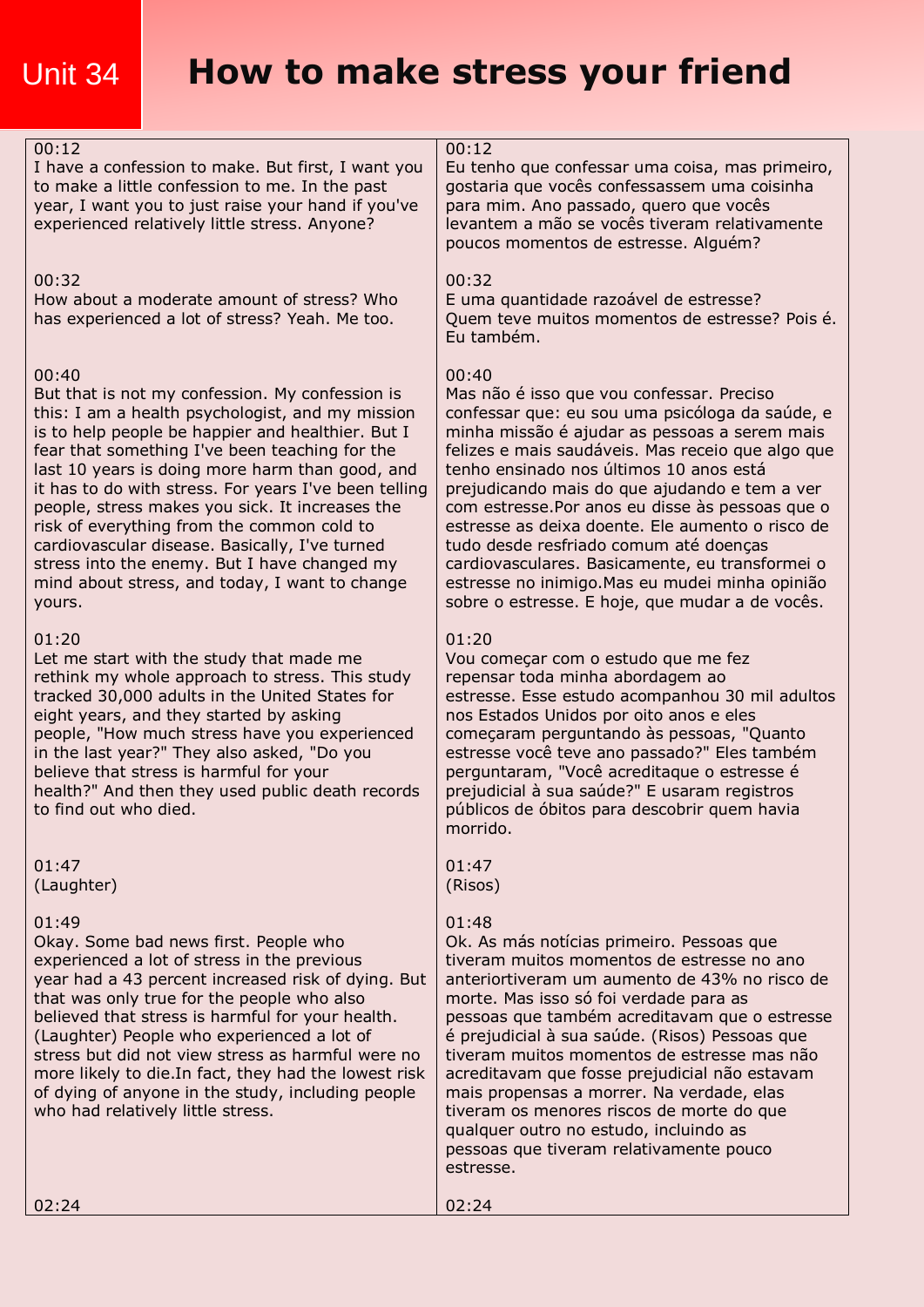Now the researchers estimated that over the eight years they were tracking deaths, 182,000 Americans died prematurely, not from stress, but from the belief that stress is bad for you. That is over 20,000 deaths a year. Now, if that estimate is correct, that would make believing stress is bad for you the 15th largest cause of death in the United States last year, killing more people than skin cancer, HIV/AIDS and homicide.

02:56 (Laughter)

### $02.59$

You can see why this study freaked me out. Here I've been spending so much energy telling peoplestress is bad for your health.

#### 03:08

So this study got me wondering: Can changing how you think about stress make you healthier? And here the science says yes. When you change your mind about stress, you can change your body's response to stress.

#### 03:21

Now to explain how this works, I want you all to pretend that you are participants in a study designed to stress you out. It's called the social stress test. You come into the laboratory, and you're told you have to give a five-minute impromptu speech on your personal weaknesses to a panel of expert evaluators sitting right in front of you, and to make sure you feel the pressure, there are bright lights and a camera in your face, kind of like this. (Laughter); And the evaluators have been trained to give you discouraging, non-verbal feedback, like this.

04:06 (Laughter)

### 04:09

Now that you're sufficiently demoralized, time for part two: a math test. And unbeknownst to you,the experimenter has been trained to harass you during it. Now we're going to all do this together.It's going to be fun. For me.

04:25 Okay. (Laughter) I want you all to count backwards from 996 in increments of seven. You're going to do this out

Agora, pesquisadores estimaram que durante os oito anos em que estavam acompanhando as mortes, 182 mil americanos morreram prematuramente, não de estresse, mas da crença de que o estresse é ruim para você. (Risos) Isso dá mais de 20 mil mortes por ano. Agora, se essa estimativa estiver correta, Isso faz com que a crença de que o estresse é ruim para você a 15ª maior causa de mortes nos Estados Unidos no ano passado, matando mais que o câncer de pele, HIV/AIDS e homicídios.

| 02:56   |  |
|---------|--|
| (Risos) |  |

#### 02:59

Vocês veem por que esse estudo me assustou. Aqui eu venho gastando meu tempo e energia dizendo às pessoas que o estresse é ruim para a sua saúde.

#### 03:08

E esse estudo me fez pensar: Será que mudar como pensamos sobre o estresse podemos nos tornar mais saudáveis? E aqui a ciência diz que sim. Quando mudamos nossa opinião sobre o estresse, podemos mudar nossa resposta corporal ao estresse.

#### 03:22

E para explicar como isso funciona, Quero que vocês todos finjam que estão participando de um estudo projetado para estressá-los. É chamado de teste do estresse social. Vocês chegam no laboratório, e dizem para vocês darem um discurso improvisado de cinco minutos sobre suas fraquezas pessoais a um painel de avaliadores especialistas sentados à sua frente e para ter certeza que vocês estão sob pressão, há luzes fortes e uma câmera bem na sua cara, Mais ou menos assim. E os avaliadores foram treinados para lhes dar um feedback não verbal desanimador assim.

| 04:04   |
|---------|
| (Risos) |

#### 04:08

Agora que vocês estão suficientemente desmoralizados, hora da parte dois: um teste de matemática. E sem seu conhecimento, O avaliador foi treinado para perturbá-los durante o testeAgora vamos fazer isso todos juntos. Vai ser divertido. Para mim.

#### 04:25

Ok. Quero que vocês contem de trás para frente de 996 em incrementos de 7. Vocês vão fazer isso em voz alta mais rápido que puderem, começando em 996. Vai! Plateia: (Contando) Mais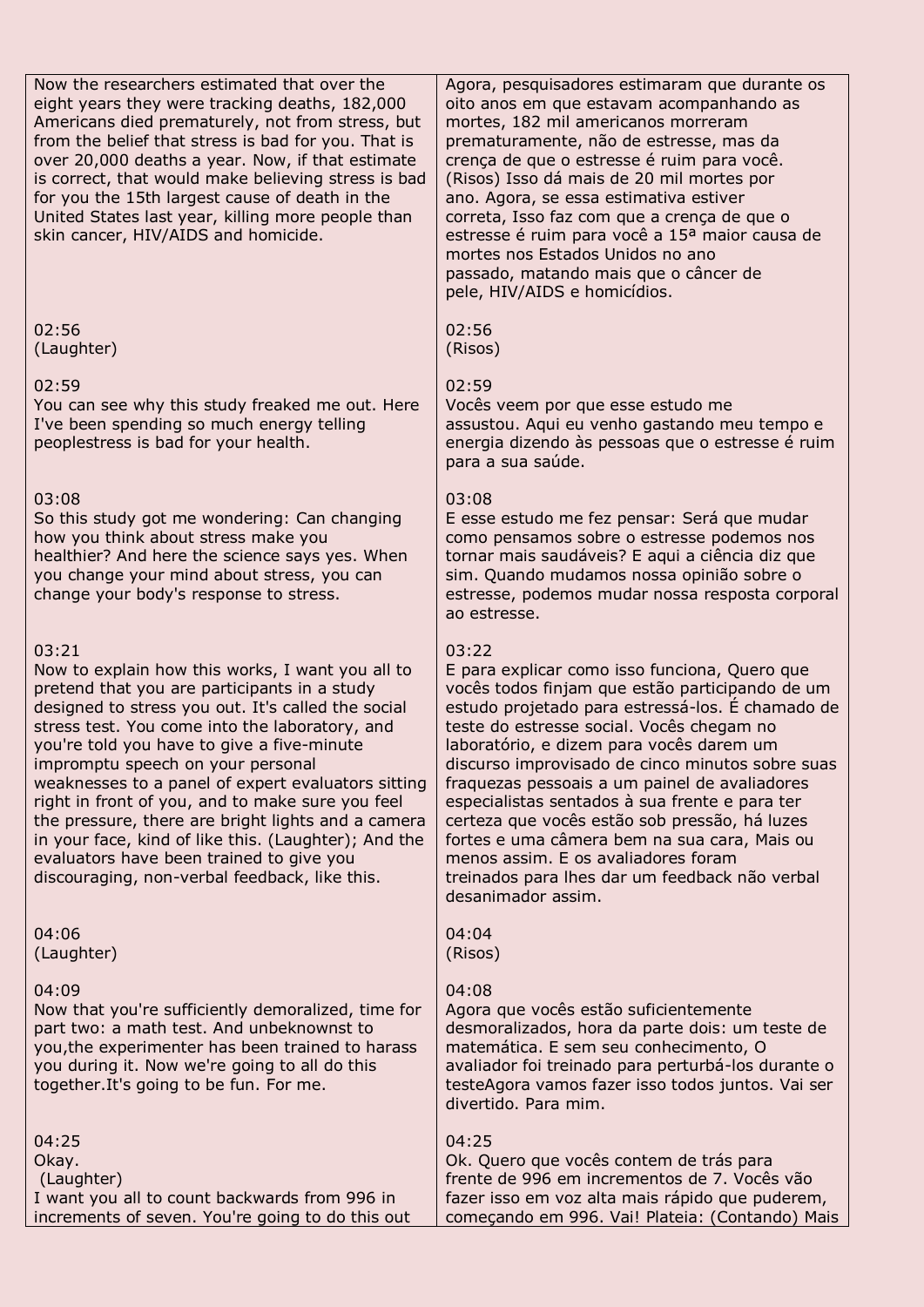loud,as fast as you can, starting with 996. Go! (Audience counting) Go faster. Faster please. You're going too slow. (Audience counting) Stop. Stop, stop, stop. That guy made a mistake. We are going to have to start all over again. (Laughter) You're not very good at this, are you? Okay, so you get the idea. If you were actually in this study,you'd probably be a little stressed out. Your heart might be pounding, you might be breathing faster, maybe breaking out into a sweat. And normally, we interpret these physical changes as anxiety or signs that we aren't coping very well with the pressure.

#### 05:12

But what if you viewed them instead as signs that your body was energized, was preparing you to meet this challenge? Now that is exactly what participants were told in a study conducted at Harvard University. Before they went through the social stress test, they were taught to rethink their stress response as helpful. That pounding heart is preparing you for action. If you're breathing faster, it's no problem. It's getting more oxygen to your brain. And participants who learned to view the stress response as helpful for their performance, well, they were less stressed out, less anxious, more confident, but the most fascinating finding to me was how their physical stress response changed.

Now, in a typical stress response, your heart rate goes up, and your blood vessels constrict like this.And this is one of the reasons that chronic stress is sometimes associated with cardiovascular disease. It's not really healthy to be in this state all the time. But in the study, when participants viewed their stress response as helpful, their blood vessels stayed relaxed like this. Their heart was still pounding, but this is a much healthier cardiovascular profile. It actually looks a lot like what happens in moments of joy and courage. Over a lifetime of stressful experiences, this one biological change could be the difference between a stress-induced heart attack at age 50 and living well into your 90s. And this is really what the new science of stress reveals, that how you think about stress matters.

### 06:53

So my goal as a health psychologist has changed. I no longer want to get rid of your stress. I want to make you better at stress. And we just did a little intervention. If you raised your hand and saidyou'd had a lot of stress in the last year, we could have saved your life, because hopefully the next time your heart is pounding from stress, you're going to remember this

rápido. Por favor, mais rápido. Vocês estão muito lentos. Parem. Parem, parem, parem. Ele ali cometeu um erro. Vamos ter que começar tudo de novo. (Risos) Vocês não são muito bons nisso, né? Ok, vocês entenderam a ideia. Agora, se vocês estivessem mesmo nesse estudo, vocês provavelmente ficariam um pouco estressados. Seu coração estaria batendo forte, vocês estariam respirando mais rápido, talvez suando muito. E normalmente, nós interpretamos essas mudanças físicas como ansiedade ou sinais de que não estamos lidando muito bem com a pressão.

#### 05:12

Mas e se encararmos em vez disso como sinais de que seu corpo está fortalecido, está se preparando para enfrentar os desafios? Agora isso foi exatamente o que foi dito aos participantesem um estudo feito pela universidade de Harvard. Antes de irem para o teste do estresse social,eles aprenderam a repensar sua resposta ao estresse como útil. Aquele coração batendo forte está te preparando para a ação. Se você está respirando mais rápido, não tem problema. Está levando mais oxigênio ao seu cérebro. E os participantes que aprenderam a encarar a resposta ao estressecomo útil para sua performance, bem, eles estavam menos estressados, menos ansiosos, mais confiantes, mas a descoberta mais fascinante para mim foi como sua resposta física ao estresse mudou. Em uma resposta típica ao estresse, sua taxa cardíaca sobe, e seus vasos sanguíneos contraem assim. E essa é uma das razões pelas quais o estresse crônico às vezes está associado a doenças cardiovasculares. Não é muito saudável ficar nesse estado o tempo todo. Mas no estudo, quando os participantes encararam sua resposta ao estresse como útil, seus vasos sanguíneos permaneceram relaxados assim. Seu coração ainda batia forte, mas esse é um perfil cardiovascular muito mais saudável. Parece mesmo muito com o que acontece nos momentos de alegria e coragem. Durante uma vida de experiências estressantes, essa mudança biológica poderia ser a diferença entre um ataque cardíaco induzido pelo estresse com 50 anos e viver bem até os 90. E é bem isso que a nova ciência do estresse revela, que a maneira como pensamos sobre estresse importa.

### 06:52

Então, meu objetivo como uma psicóloga da saúde mudou. Não quero mais me livrar do seu estresse. Quero torná-lo melhor no estresse. E nós acabamos de ter uma pequena intervenção. Se você levantou sua mão e disse que você teve muito estresse ano passado, nós poderíamos ter salvado sua vida, Porque espero que da próxima vez que seu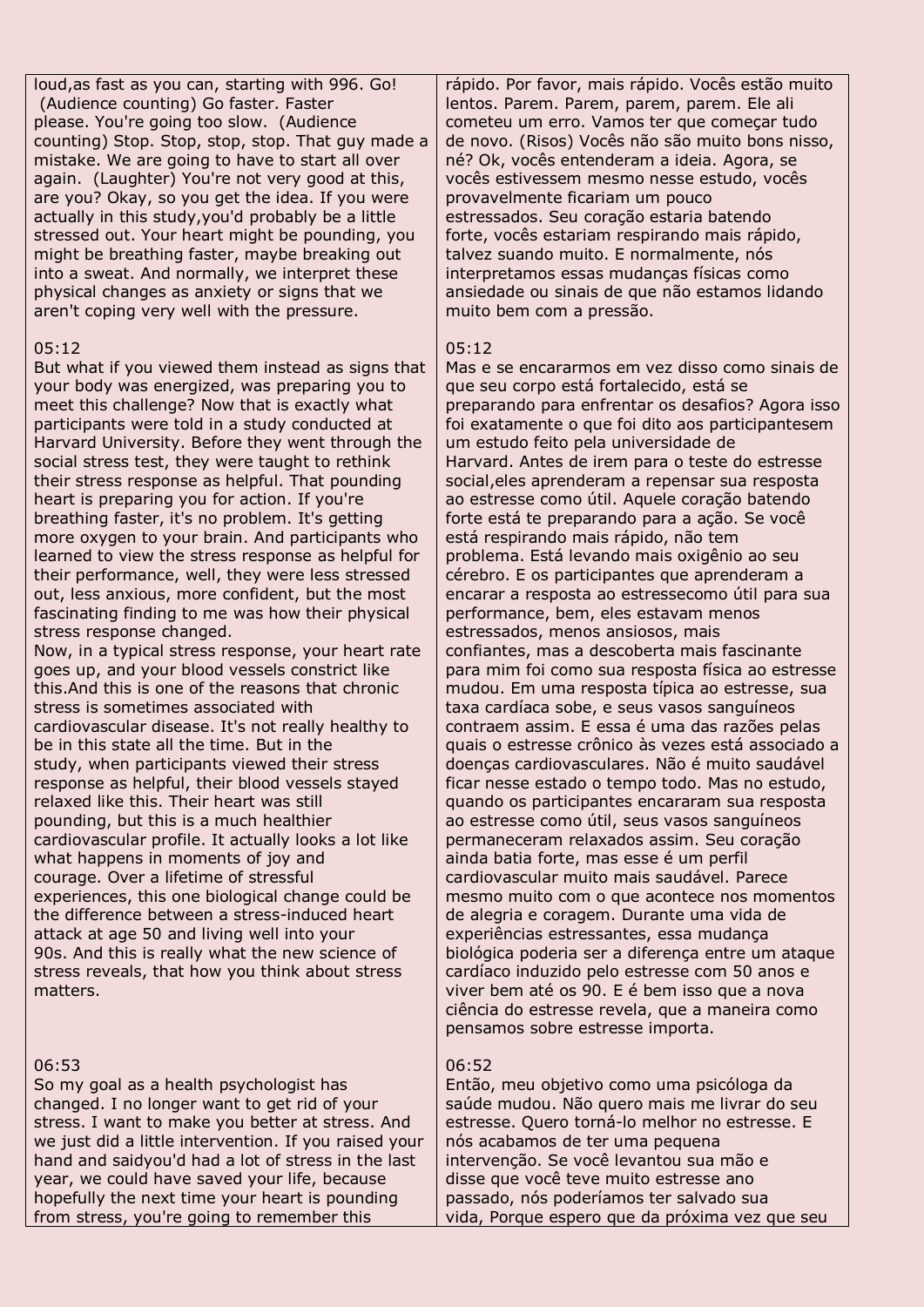talk and you're going to think to yourself, this is my body helping me rise to this challenge. And when you view stress in that way,your body believes you, and your stress response becomes healthier.

#### 07:30

Now I said I have over a decade of demonizing stress to redeem myself from, so we are going to do one more intervention. I want to tell you about one of the most under-appreciated aspects of the stress response, and the idea is this: Stress makes you social.

## 07:49

To understand this side of stress, we need to talk about a hormone, oxytocin, and I know oxytocin has already gotten as much hype as a hormone can get. It even has its own cute nickname, the cuddle hormone, because it's released when you hug someone. But this is a very small part of what oxytocin is involved in.

Oxytocin is a neuro-hormone. It fine-tunes your brain's social instincts. It primes you to do thingsthat strengthen close

relationships. Oxytocin makes you crave physical contact with your friends and family. It enhances your empathy. It even makes you more willing to help and support the people you care about. Some people have even suggested we should snort oxytocin... to become more compassionate and caring. But here's what most people don't understand about oxytocin. It's a stress hormone. Your pituitary gland pumps this stuff out as part of the stress response. It's as much a part of your stress response as the adrenaline that makes your heart pound. And when oxytocin is released in the stress response, it is motivating you to seek support. Your biological stress response is nudging you to tell someone how you feel, instead of bottling it up. Your stress response wants to make sure you notice when someone else in your life is struggling so that you can support each other. When life is difficult, your stress response wants you to be surrounded by people who care about you.

# 09:32

Okay, so how is knowing this side of stress going to make you healthier? Well, oxytocin doesn't only act on your brain. It also acts on your body, and one of its main roles in your body is to protect your cardiovascular system from the effects of stress. It's a natural antiinflammatory. It also helps your blood vessels stay relaxed during stress. But my favorite effect

coração estiver batendo forte de estresse, vocês vão se lembrar dessa palestra e vão pensar consigo, isso é meu corpo me ajudando a me levantar para esse desafio. E quando você encara o estresse desse jeito, seu corpo acredita em você, e sua resposta ao estresse se torna mais saudável.

# 07:30

Agora eu disse que tive mais de uma década de demonização do estresse para me redimir,portanto vamos ter mais uma intervenção. Quero contar-lhes sobre um dos aspectos mais subestimados da resposta ao estresse, e a ideia é essa: Estresse te torna sociável.

#### 07:49

Para entender esse lado do estresse, precisamos falar de um hormônio, a oxitocina, E eu sei que a oxitocina já teve o máximo de fama que um hormônio pode conseguir Ela tem até mesmo seu próprio apelido carinhoso, o hormônio do abraço, porque é liberada quando abraçamos alguém.Mas essa é só uma pequena parte do que envolve a oxitocina. Oxitocina é um neurohormônio. Ela ajusta os instintos sociais de seu cérebro. Te dá uma tendência a fazer coisas que fortalecem relacionamentos próximos. Oxitocina faz você precisar de contato físico com seus amigos e família.Realça sua empatia. Te deixa até mais disposto a ajudar e apoiar as pessoas com quem você se importa. Algumas pessoas até já sugeriram que deveríamos inalar oxitocina para nos tornarmos mais compassivos e gentis. Mas aqui está o que a maioria das pessoas não entende sobre a oxitocina. É um hormônio do estresse. Sua glândula pituitária bombeia essa coisa como parte da resposta ao estresse. É tanto uma parte da sua resposta ao estresse como é a adrenalina que faz seu coração bater mais forte E quando a oxitocina é liberada na resposta ao estresse Está motivando-os a procurar apoio. Sua resposta biológica ao estresse está incentivando-o a contar a alguém como você se sente em vez de guardar isso para você. Sua resposta ao estresse quer garantir que você note quando alguém na sua vida está tendo dificuldades para que você possa oferecer apoio. Quando a vida fica difícil, sua resposta ao estresse quer que você esteja ao redor de pessoas que se importam com você.

### 09:32

Ok, então como conhecer esse lado do estresse vai torná-los mais saudáveis? Bem, a oxitocina não age somente no seu cérebro. ela também age no seu corpo, e um dos seus principais papeis no seu corpo é proteger seu sistema cardiovascular dos efeitos do estresse. é um anti-inflamatório natural. Também ajuda seus vasos sanguíneos a ficarem relaxados durante o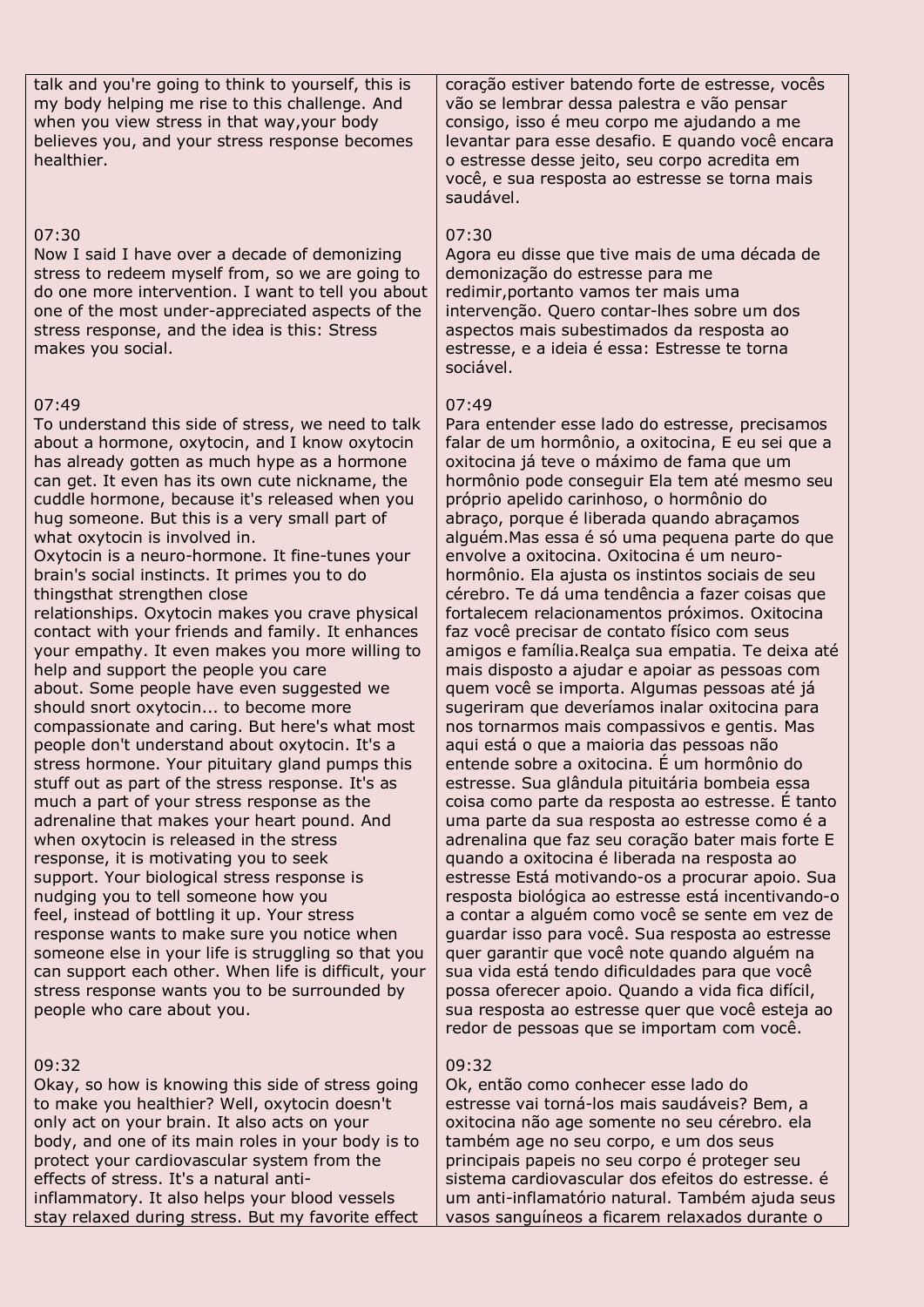on the body is actually on the heart.Your heart has receptors for this hormone, and oxytocin helps heart cells regenerate and heal from any stress-induced damage. This stress hormone strengthens your heart.

And the cool thing is that all of these physical benefits of oxytocin are enhanced by social contact and social support. So when you reach out to others under stress, either to seek support or to help someone else, you release more of this hormone, your stress response becomes healthier, and you actually recover faster from stress. I find this amazing, that your stress response has a built-in mechanism for stress resilience, and that mechanism is human connection.

### 10:50

I want to finish by telling you about one more study. And listen up, because this study could also save a life. This study tracked about 1,000 adults in the United States, and they ranged in age from 34 to 93, and they started the study by asking, "How much stress have you experienced in the last year?" They also asked, "How much time have you spent helping out friends, neighbors, people in your community?" And then they used public records for the next five years to find out who died.

### 11:27

Okay, so the bad news first: For every major stressful life experience, like financial difficulties or family crisis, that increased the risk of dying by 30 percent. But -- and I hope you are expecting a "but" by now -- but that wasn't true for everyone. People who spent time caring for others showed absolutely no stress-related increase in dying. Zero. Caring created resilience. And so we see once again that the harmful effects of stress on your health are not inevitable. How you think and how you act can transform your experience of stress. When you choose to view your stress response as helpful, you create the biology of courage. And when you choose to connect with others under stress, you can create resilience. Now I wouldn't necessarily ask for more stressful experiences in my life, but this science has given me a whole new appreciation for stress.Stress gives us access to our hearts. The compassionate heart that finds joy and meaning in connecting with others, and yes, your pounding physical heart, working so hard to give you strength and energy. And when you choose to view stress in this way, you're not just getting better at stress,you're actually making a pretty profound statement. You're saying that you can trust yourself to handle life's challenges. And you're remembering that you don't have to face them alone.

estresse. Mas meu efeito favorito no corpo é mesmo no coração. Seu coração tem receptores para esse hormônio, e oxitocina ajuda as células cardíacas a se regenerarem e se curarem de qualquer dano causado pelo estresse. Esse hormônio do estresse fortalece seu coração, E a coisa legal é que todos esse benefícios físicos da oxitocina aumentam com contato social e apoio social, então quando você procura pelos outros sob estresse, Seja para procurar ajuda ou para ajudar outra pessoa, você libera mais desse hormônio, sua resposta ao estresse se torna mais saudável, e você se recupera mesmo mais rápido do estresse. E acho isso incrível, que sua resposta ao estresse tem um mecanismo embutido para resiliência ao estresse, e esse mecanismo é a conexão humana.

#### 10:50

Gostaria de finalizar contando-lhes sobre mais um estudo. E prestem atenção, porque esse estudo também pode salvar uma vida. Esse estudo acompanhou cerca de 1000 adultos nos Estado Unidos, em idades de 34 a 93, e eles começaram o estudo perguntando, "Quanto estresse você teve ano passado?" Eles também perguntaram, "Quanto tempo você passou ajudando amigos, vizinhos, pessoas em sua comunidade?" E então eles usaram registros públicos nos próximos cinco anos para descobrir quem tinha morrido.

#### 11:27

Ok, as más notícias primeiro: Para cada grande experiência de vida estressante, como dificuldade financeira ou crise familiar, isso aumentava o risco de morte em 30%. Mas -- e espero que vocês estejam esperando um "mas" agora -- mas isso não era verdade para todos. Pessoas que passaram tempo cuidando de outros não apresentaram nenhum aumento em mortes relacionado ao estresse. Zero. Importar-se cria resiliência. E assim, vemos novamente que os efeitos prejudiciais do estresse em sua saúde não são inevitáveis. Como pensamos e como agimos pode transformar nossa experiência do estresse. Quando você escolhe encarar sua resposta ao estressecomo útil, você cria a biologia da coragem E quando você escolhe conectar-se com outros sob estresse, Você pode criar resiliência. Agora eu não pediria necessariamente por mais experiências estressante na minha vida, mas essa ciência me deu uma apreciação inteiramente nova do estresse. O estresse nos dá acesso aos nossos corações. O coração compassivo que encontra alegria e significado quando se conecta com outros, e sim, seu coração físico batendo forte,trabalhando duro para lhe dar força e energia, e quando você escolhe encarar o estresse desse jeito, Você não está somente melhorando no estresse, você está mesmo